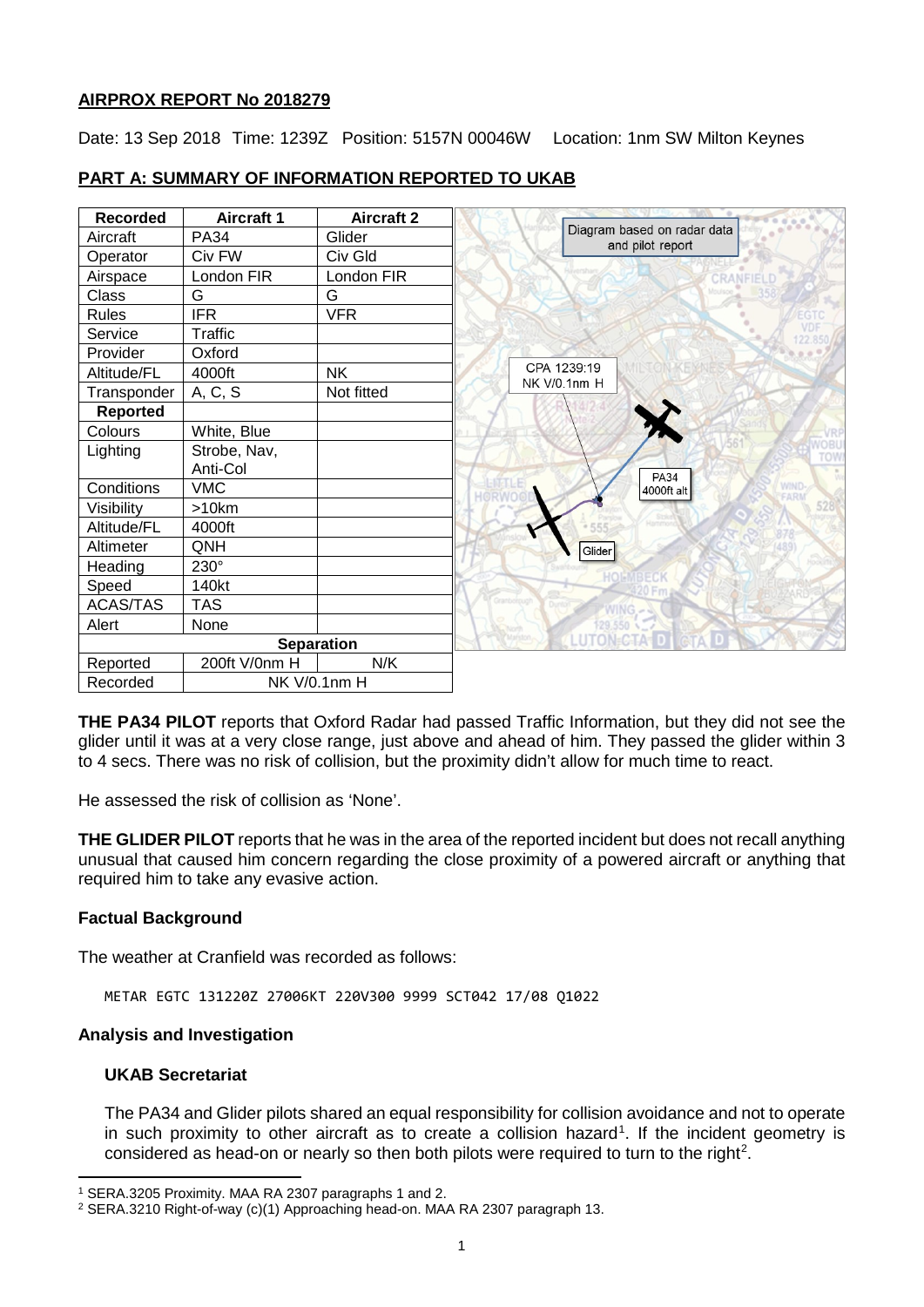### **Comments**

## **PA34's Operating Company**

The PA34's operating company reported that the PA34 was conducting an instrument training flight and was transiting IFR, in Class G airspace back towards Oxford. The conditions were hazy, and the aircraft was flying into the sun. The student was operating under 'simulated IMC' using an instrument hood and the instructor was responsible for lookout. The airspace was busy with multiple other traffic in the area. The mitigations which were employed by the crew against the mid-air collision risk were:

- 1. They were operating under a Traffic Service.
- 2. The instructor was maintaining a visual lookout scan.
- 3. The aircraft was equipped with a TAS, which had been tested as serviceable as per checklist.
- 4. The rear-seat student observer was also helping with look-out iaw their SOPs.

The instructor responded to the traffic information from Oxford Radar by looking for the glider but didn't acquire it visually until it was already too late to make any useful manoeuvre as the glider passed. The rear-seat student observer did not see the glider either. No TAS alert was generated. Although Oxford Radar detected the glider and passed Traffic Information, neither the instructor nor the rear-seat observer acquired the glider visually until a late stage. Gliders can be, as is well known, notoriously difficult to acquire visually due to their small frontal profile and generally white colour which provides low contrast. No TAS alert was generated presumably because the glider was not transponding. This occurrence provides further evidence of the need for effective, standardised, electronic conspicuity means as an adjunct to visual 'see-and-avoid'.

### **Summary**

An Airprox was reported when a PA34 and a Glider flew into proximity at 1239hrs on Thursday 13<sup>th</sup> September 2018. The PA34 pilot was operating under IFR in VMC and in receipt of a Traffic Service from Oxford.

## **PART B: SUMMARY OF THE BOARD'S DISCUSSIONS**

Information available consisted of reports from the pilots of both aircraft, radar photographs/video recordings and reports from the appropriate operating authorities.

The Board began by looking at the actions of the PA34 pilot. He was conducting an instrument training flight with the student flying under an instrument hood; the instructor was responsible for lookout. GA members commented that the student's instrument hood and the hazy conditions would both have served to compromise his lookout to an extent, and the Board agreed that the hazy into-sun conditions would have been contributory to the PA34 pilot seeing the glider later than normal. Unusually, the glider had been displayed on the Oxford controller's radar and the controller had passed Traffic Information to the PA34 pilot. Some members wondered if the PA34 pilot should have altered his course based on this Traffic Information but it was agreed that, given the associated lack of altitude information, the contact could have been at any height and so they could understand why the instructor had opted to redouble his lookout efforts instead.

The Board then turned to the actions of the glider pilot. Some members noted that he was operating in the vicinity of Cranfield's approach path and wondered whether he would have been better placed being in contact with them. Recognising that the PA34 pilot was not in contact with Cranfield anyway, a discussion ensued about when it would be prudent to contact an aerodrome ATSU. The Board noted that the current advice on the VFR chart and UK AIP was that pilots intending to fly within 10nm of any part of the IAP symbol (the feathers) were strongly advised to contact the associated aerodrome ATSU. Noting that this was only advice, and that it was the responsibility of pilots to determine when it would be prudent to contact the relevant ATSU, the Board wondered about the practicality of such advice